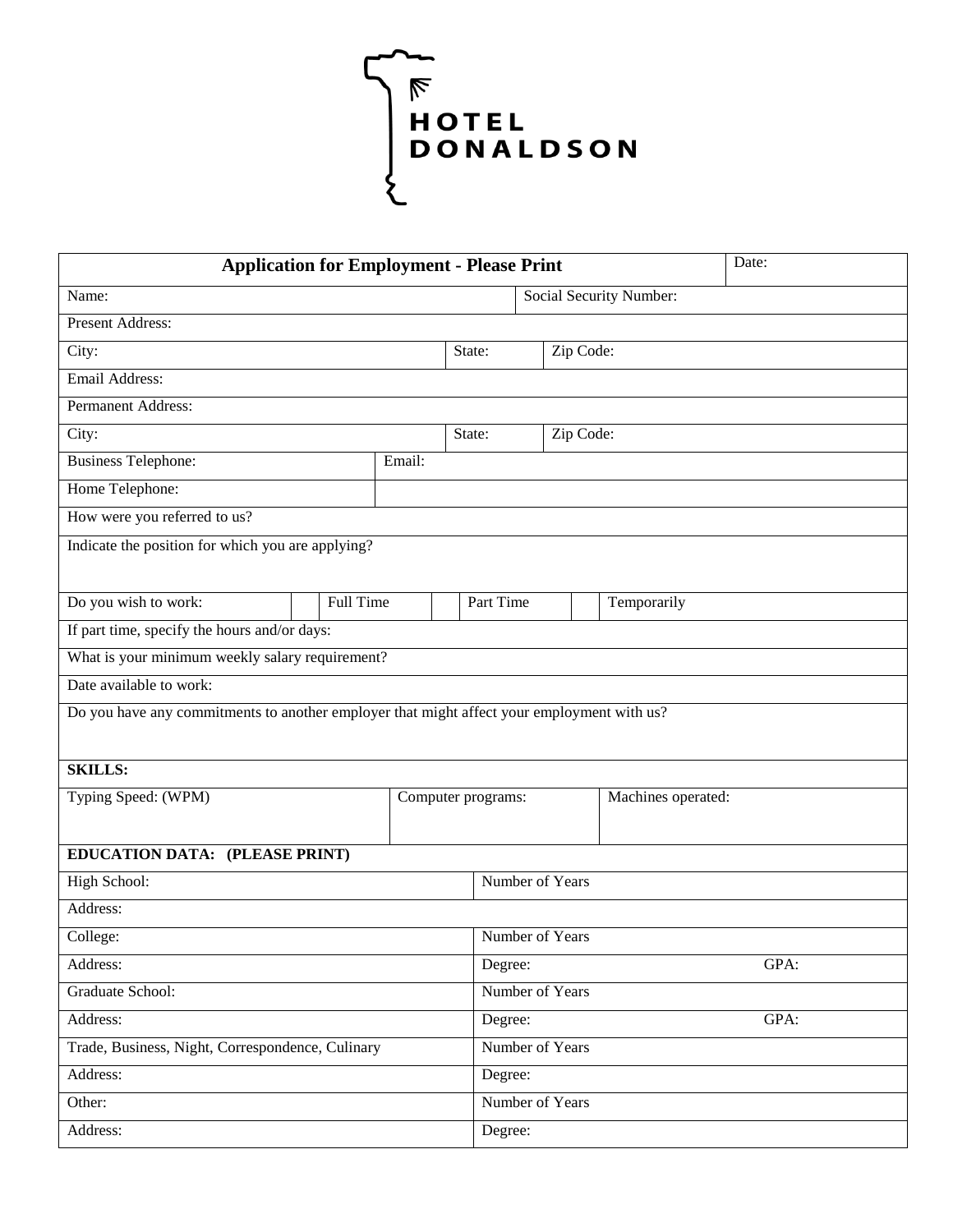| <b>MILITARY EXPERIENCE:</b>                                                                                                                                                                              |            |  |  |                     |                     |                |  |
|----------------------------------------------------------------------------------------------------------------------------------------------------------------------------------------------------------|------------|--|--|---------------------|---------------------|----------------|--|
| Are you in the U.S. Armed Forces?                                                                                                                                                                        | Yes        |  |  | N <sub>o</sub>      | If so, what branch? |                |  |
| Date of Duty:                                                                                                                                                                                            |            |  |  | Rank at Separation: |                     |                |  |
| Briefly describe your duties:                                                                                                                                                                            |            |  |  |                     |                     |                |  |
|                                                                                                                                                                                                          |            |  |  |                     |                     |                |  |
|                                                                                                                                                                                                          |            |  |  |                     |                     |                |  |
|                                                                                                                                                                                                          |            |  |  |                     |                     |                |  |
| <b>GENERAL INFORMATION</b>                                                                                                                                                                               |            |  |  |                     |                     |                |  |
| Are you legally authorized to work in the United States?                                                                                                                                                 |            |  |  |                     | Yes                 | N <sub>o</sub> |  |
| Are you under the age of 18?                                                                                                                                                                             |            |  |  |                     | Yes                 | N <sub>o</sub> |  |
| Do you know of any reason why you cannot perform the essential functions of the job for which you are applying with or without<br>reasonable accommodations? Please describe any accommodation required: |            |  |  |                     |                     |                |  |
|                                                                                                                                                                                                          |            |  |  |                     |                     |                |  |
|                                                                                                                                                                                                          |            |  |  |                     |                     |                |  |
| Have you ever been convicted of a felony?                                                                                                                                                                |            |  |  |                     | If yes, Date:       |                |  |
| Place:                                                                                                                                                                                                   |            |  |  | Nature:             |                     |                |  |
| (An affirmative answer will not automatically disqualify you from being considered as a candidate for employment.)<br>Have you previously been employed by this company?                                 |            |  |  | If yes, Date:       |                     |                |  |
| <b>REFERENCES</b>                                                                                                                                                                                        |            |  |  |                     |                     |                |  |
| Name and Address                                                                                                                                                                                         | Occupation |  |  | <b>Phone Number</b> |                     |                |  |
|                                                                                                                                                                                                          |            |  |  |                     |                     |                |  |
|                                                                                                                                                                                                          |            |  |  |                     |                     |                |  |
|                                                                                                                                                                                                          |            |  |  |                     |                     |                |  |
| Please include any other information you think would be helpful to us in considering you for employment, such as additional work                                                                         |            |  |  |                     |                     |                |  |
| experience, articles/books published, activities, accomplishments, etc. (You may exclude all information indicative of age, sex, race,                                                                   |            |  |  |                     |                     |                |  |
| religion, color, national origin, or disability).                                                                                                                                                        |            |  |  |                     |                     |                |  |
|                                                                                                                                                                                                          |            |  |  |                     |                     |                |  |
|                                                                                                                                                                                                          |            |  |  |                     |                     |                |  |
|                                                                                                                                                                                                          |            |  |  |                     |                     |                |  |
|                                                                                                                                                                                                          |            |  |  |                     |                     |                |  |
|                                                                                                                                                                                                          |            |  |  |                     |                     |                |  |
|                                                                                                                                                                                                          |            |  |  |                     |                     |                |  |
|                                                                                                                                                                                                          |            |  |  |                     |                     |                |  |
|                                                                                                                                                                                                          |            |  |  |                     |                     |                |  |
|                                                                                                                                                                                                          |            |  |  |                     |                     |                |  |
|                                                                                                                                                                                                          |            |  |  |                     |                     |                |  |
|                                                                                                                                                                                                          |            |  |  |                     |                     |                |  |
|                                                                                                                                                                                                          |            |  |  |                     |                     |                |  |
|                                                                                                                                                                                                          |            |  |  |                     |                     |                |  |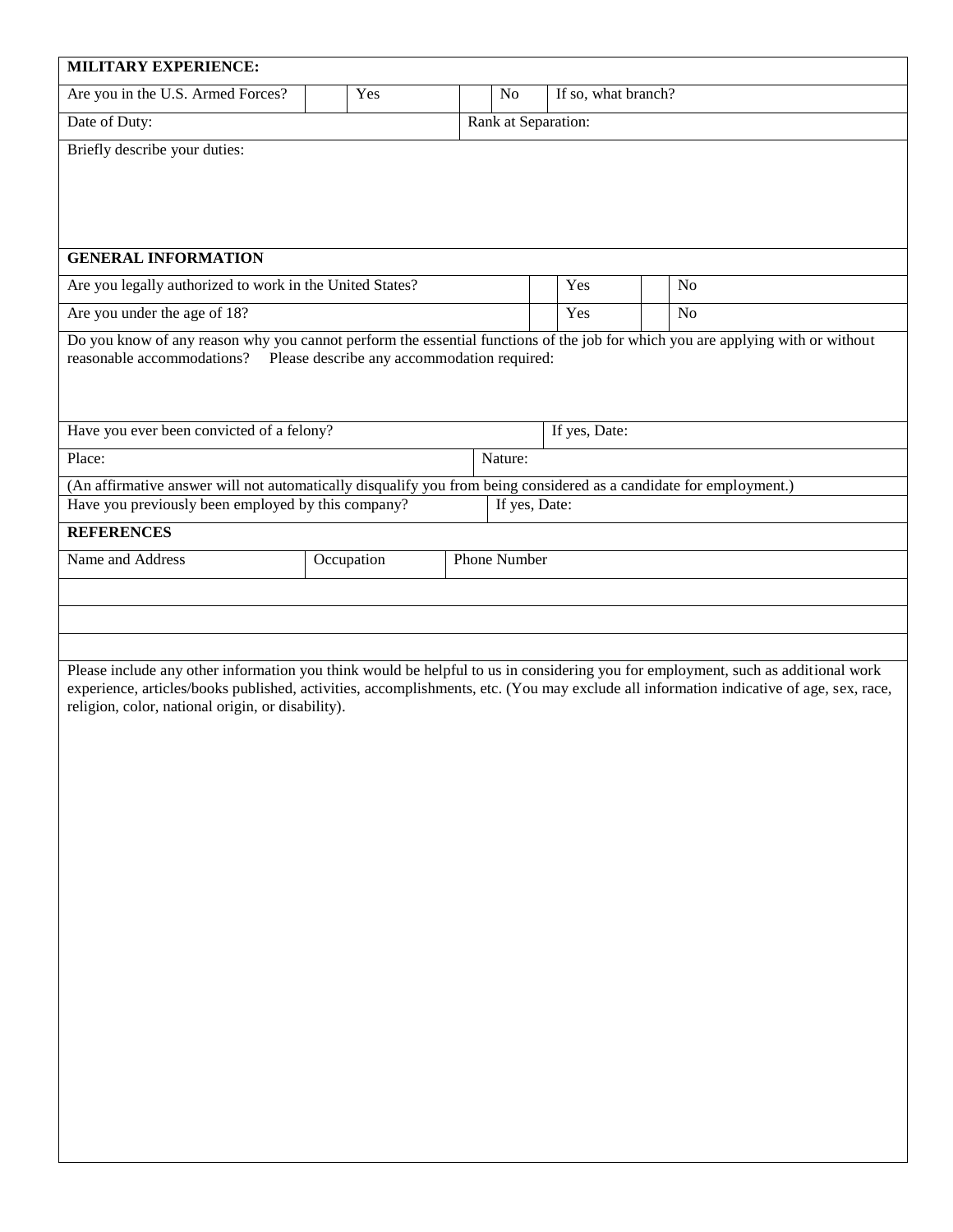| <b>EMPLOYMENT HISTORY</b>                      |                   |                   |                   |  |  |  |  |
|------------------------------------------------|-------------------|-------------------|-------------------|--|--|--|--|
| Present employer or most recent employer first |                   |                   |                   |  |  |  |  |
| May we contact these employers?                |                   | Yes               | $\rm No$          |  |  |  |  |
|                                                |                   |                   |                   |  |  |  |  |
| <b>Employer:</b>                               |                   |                   |                   |  |  |  |  |
| Address:                                       | Employed          |                   | Supervisor's Name |  |  |  |  |
|                                                | From:             |                   |                   |  |  |  |  |
|                                                | To:               |                   |                   |  |  |  |  |
| Job Title:                                     |                   | Telephone Number: |                   |  |  |  |  |
| <b>Your Salary</b>                             |                   | Duties:           |                   |  |  |  |  |
| <b>Start</b><br>End                            |                   |                   |                   |  |  |  |  |
|                                                |                   |                   |                   |  |  |  |  |
| Reason For Leaving:                            |                   |                   |                   |  |  |  |  |
|                                                |                   |                   |                   |  |  |  |  |
| <b>Employer:</b>                               |                   |                   |                   |  |  |  |  |
| Address:                                       | Employed          |                   | Supervisor's Name |  |  |  |  |
|                                                | From:             |                   |                   |  |  |  |  |
|                                                | To:               |                   |                   |  |  |  |  |
| Job Title:                                     |                   | Telephone Number: |                   |  |  |  |  |
| <b>Your Salary</b>                             |                   |                   | Duties:           |  |  |  |  |
| <b>Start</b><br>End                            |                   |                   |                   |  |  |  |  |
|                                                |                   |                   |                   |  |  |  |  |
| Reason For Leaving:                            |                   |                   |                   |  |  |  |  |
|                                                |                   |                   |                   |  |  |  |  |
| <b>Employer:</b>                               |                   |                   |                   |  |  |  |  |
| Address:                                       | Employed          |                   | Supervisor's Name |  |  |  |  |
|                                                | From:             |                   |                   |  |  |  |  |
|                                                | To:               |                   |                   |  |  |  |  |
| Job Title:                                     | Telephone Number: |                   |                   |  |  |  |  |
| <b>Your Salary</b>                             |                   |                   | Duties:           |  |  |  |  |
| Start<br>End                                   |                   |                   |                   |  |  |  |  |
|                                                |                   |                   |                   |  |  |  |  |
| Reason For Leaving:                            |                   |                   |                   |  |  |  |  |
|                                                |                   |                   |                   |  |  |  |  |